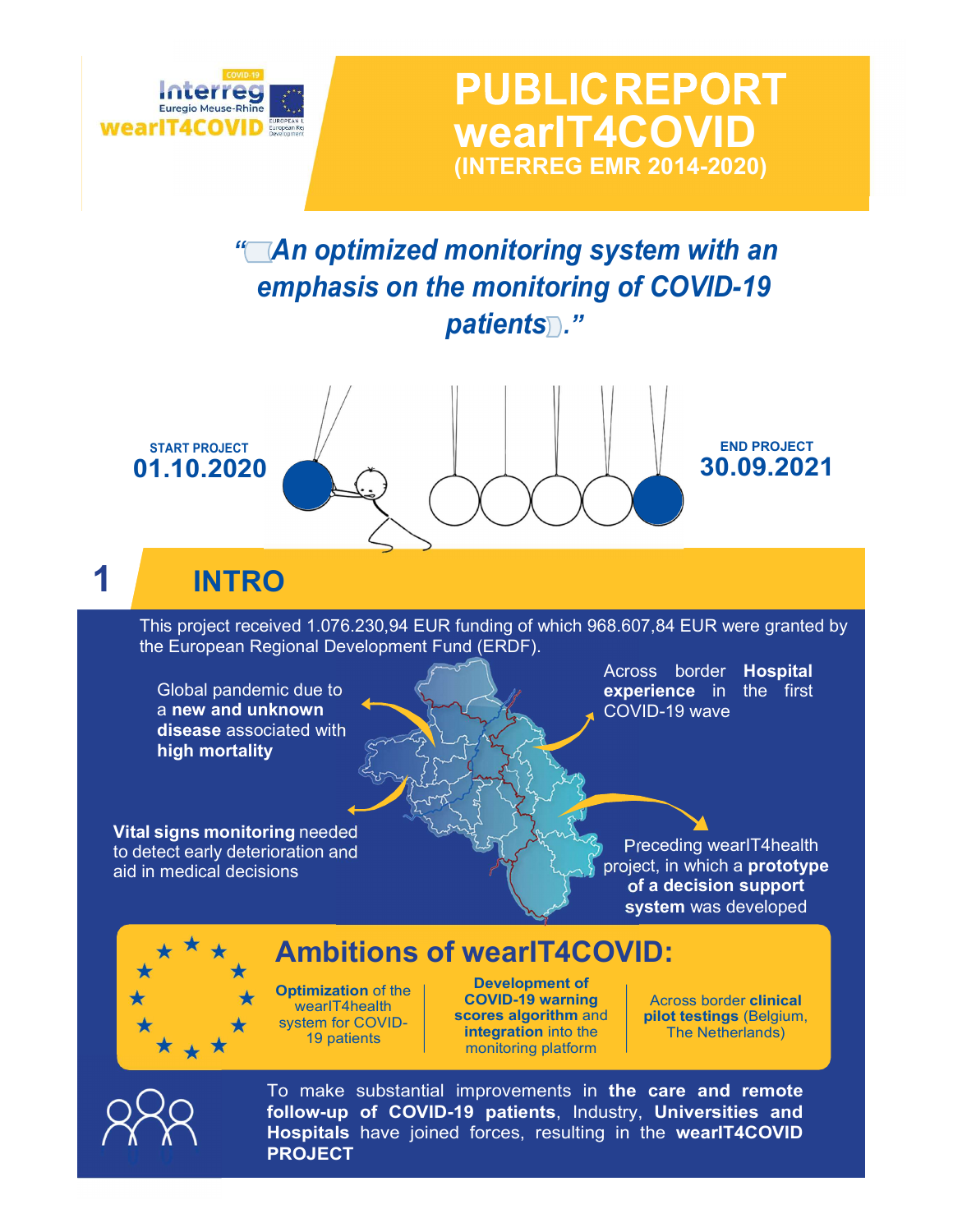## 2 OUR ROAD TO RESULTS



# 3 RESULTS AND DELIVERABLES

### 3 main results:



#### 1.9 optimized prototypes delivered to hospitals:

Improving of the measurement reliability of the most critical parameters related to COVID-19 patients and allowing the start of the clinical study



#### 2. Developing machine learning predictive models

Prediction performance of the main vital signs (heart rate, respiration rate, and oxygen saturation)



#### 3. 45 patients enrolled in the clinical study:

Enrolling of ill COVID-19 patients in a multicentric, international prospective study of which the results are promising and the monitoring system was well received by both patients and caregivers

#### Supporting materials for raising awareness and provision of information

- 1. Article: https://www.interregemr.eu/projects/wearit4covid-en#gallery
- 2. Movie: https://www.youtube.com/watch?v=gOlq3bWoRQ4